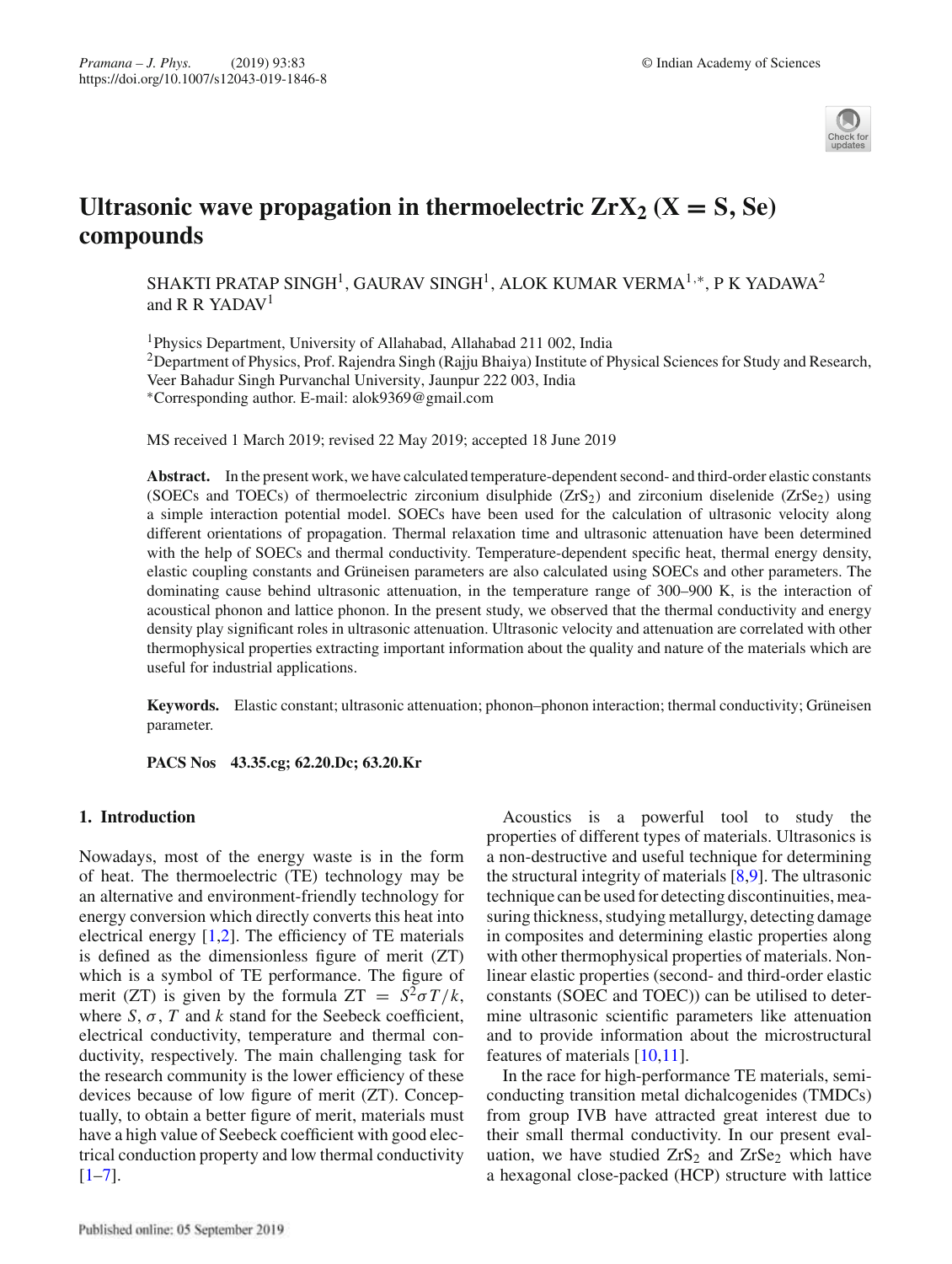constants  $a = b = 3.69$  Å and axial ratio  $p = 1.62$  and  $a = b = 3.80$  Å and axial ratio  $p = 1.66$ , respectively [2]. The thermal conductivity of  $ZrX_2$  has been reported by  $\bar{O}$ nuki *et al* [4] and the Raman spectra of  $ZrX_2$  have been reported by Valero *et al* [7]. Many other investigations also have been made on its superconducting behaviour but, to the best of our knowledge, no theoretical and experimental studies have been done on the ultrasonic attenuation in  $ZrX_2$ . The lack of information on the ultrasonic properties of  $ZrX_2$  is the source of inspiration for the present study.

#### **2. Theory**

This section is divided into three phases: the first phase illustrates the theoretical approach to SOECs and TOECs, the second phase discusses orientationdependent ultrasonic velocities and the third phase describes the theoretical approach for the determination of ultrasonic attenuation due to the phonon–phonon interaction and thermoelastic relaxation mechanisms.

# 2.1 *Theoretical approach for the calculation of higher-order elastic constants*

A general definition of elastic coefficients of any order is the partial derivative hermodynamic potential of the medium subjected to finite deformation. The elastic constant of *n*th order [12] is defined as:

$$
C_{ijklmn...} = \frac{\partial^n U}{\partial \eta_{ij} \partial \eta_{kl} \partial \eta_{mn} ...},
$$
\n(1)

where *U* is the elastic energy density and  $\eta_{ij}$  is a component of strain tensor.

The potential energy per unit cell up to second nearest neighbour is written as follows:

$$
U_2 + U_3 = \sum_{I=1}^{6} U(r_I) + \sum_{J=1}^{6} U(r_J),
$$
 (2)

where *I* refers to atoms in the basal plane and *J* refers to atoms above and below the basal plane. Under homogeneous deformation, the interatomic vectors in undeformed state (*r*) and deformed state (*r* ) are related as:  $[(r')^2 - (r)^2 = 2\Theta].$ 

The energy density *U* can be explained in terms of  $\Theta$ as [13–15]:

$$
U_n = (2V_c)^{-1} \sum \frac{1}{n!} \Theta^n D^n \varphi(r).
$$
 (3)

Using eqs (2) and (3), the energy density *U* involving cubic terms can be written as:

83 Page 2 of 9 *Pramana – J. Phys.* (2019) 93:83

$$
U_2 + U_3 = (2V_c)^{-1} \left[ \sum_{I=1}^{6} \frac{1}{2!} \Theta_I^2 D^2 \varphi(r_I) + \sum_{J=1}^{6} \frac{1}{2!} \Theta_J^2 D^2 \varphi(r_J) \right] + (2V_c)^{-1} \left[ \sum_{I=1}^{6} \frac{1}{3!} \Theta_I^3 D^3 \varphi(r_I) + \sum_{J=1}^{6} \frac{1}{3!} \Theta_J^3 D^3 \varphi(r_J) \right],
$$
 (4)

where  $V_c = \left[\frac{3^{1/2}}{2}\right]a^2c$  stands for the volume of the elementary cell and  $D = R^{-1}d/dR$ .  $\varphi(r)$  is the interaction potential and is given by the following equation as [16–19]:

$$
\varphi(r) = -\frac{a_0}{r^m} + \frac{b_0}{r^n},\tag{5}
$$

where  $a_0$ ,  $b_0$  are constants; *m*, *n* are integers and *r* is the distance between atoms. Comparison of crystal symmetry leads six second and ten third order elastic constants (SOECs and TOECs) respectively.

The second-order  $(C_{IJ})$  and third-order  $(C_{IJK})$  elastic constants of the hexagonal material can be written as follows [17,18]:

$$
C_{11} = 24.1p^{4}C', C_{12} = 5.918p^{4}C'
$$
  
\n
$$
C_{13} = 1.925p^{6}C', C_{33} = 3.464p^{8}C'
$$
  
\n
$$
C_{44} = 2.309p^{4}C', C_{66} = 9.851p^{4}C'
$$
  
\n
$$
C_{111} = 126.9p^{2}B + 8.853p^{4}C'
$$
  
\n
$$
C_{112} = 19.168p^{2}B - 1.61p^{4}C'
$$
  
\n
$$
C_{113} = 1.924p^{4}B + 1.155p^{6}C'
$$
  
\n
$$
C_{123} = 1.617p^{4}B - 1.155p^{6}C'
$$
  
\n
$$
C_{133} = 3.695p^{6}B, C_{155} = 1.539p^{4}B
$$
  
\n
$$
C_{144} = 2.309p^{4}B, C_{344} = 3.464p^{6}B
$$
  
\n
$$
C_{222} = 101.039p^{2}B + 9.007p^{4}C'
$$
  
\n
$$
C_{333} = 5.196p^{6}B
$$

where  $p = c/a$  is called the axial ratio,  $C' = \chi a/p^5$ ,  $B = \psi a^3/p^3$ ,  $\chi = 1/8[\{nb_0(n-m)\}/\{a^{n+4}\}], \Psi =$  $-\chi$ /{6*a*<sup>2</sup>(*m* + *n* + 6)} and *c* is the height of the unit cell. The harmonic and anharmonic parameters  $(\chi$  and  $\psi$ ) are calculated using one reasonable value of SOECs, the basal plane distance (*a*) and axial ratio (*p*).

#### 2.2 *Ultrasonic velocities*

The anisotropic and mechanical properties of solids can be understood with the knowledge of ultrasonic velocity because the velocity is related to the higher-order elastic constants. On the basis of the mode of atomic vibration, ultrasonic velocities are divided into three types: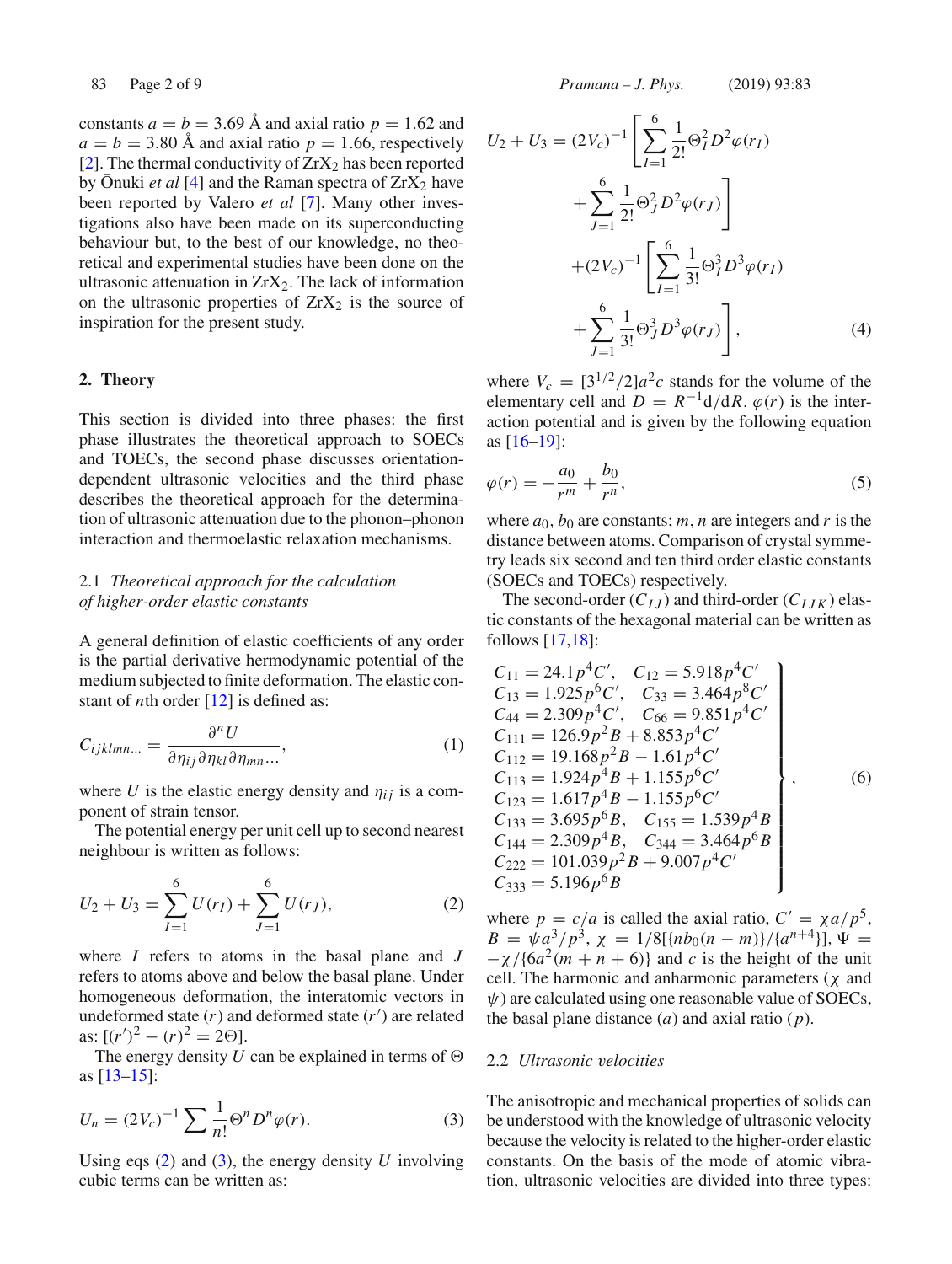one longitudinal (long.) wave and two shear waves for each direction of propagation of waves in HCP crystals [18–20].

The ultrasonic velocities as a function of the angle between the direction of propagation and unique axis for HCP-structured materials are given as follows:

$$
V_1^2 = \{C_{33} \cos^2 \theta + C_{11} \sin^2 \theta + C_{44} + \{[C_{11} \sin^2 \theta - C_{33} \cos^2 \theta + C_{44} (\cos^2 \theta - \sin^2 \theta)]^2 + 4 \cos^2 \theta \sin^2 \theta (C_{13} + C_{44})^2\}^{1/2} / 2\rho V_2^2 = \{C_{33} \cos^2 \theta + C_{11} \sin^2 \theta + C_{44} - \{[C_{11} \sin^2 \theta - C_{33} \cos^2 \theta + C_{44} (\cos^2 \theta - \sin^2 \theta)]^2 + 4 \cos^2 \theta \sin^2 \theta (C_{13} + C_{44})^2\}^{1/2} / 2\rho V_3^2 = \{C_{44} \cos^2 \theta + C_{66} \sin^2 \theta\} / \rho
$$

where  $V_1$ ,  $V_2$  and  $V_3$  are the longitudinal, quasishear and shear wave velocities,  $\rho$  and  $\theta$  are the density of the material and angle with the unique axis (*z*-axis) of the crystal, respectively.

## 2.3 *Ultrasonic attenuation and allied parameters*

The two dominant processes that will give rise to appreciable ultrasonic attenuation at higher temperatures are the phonon–phonon interaction (Akhieser-type damping) and thermoelastic loss and given by the following equation  $[21-23]$ :

$$
(\alpha/f^2)_{\text{Akh}} = \frac{4\pi^2 \tau E_0(D/3)}{2\rho V^3},\tag{8}
$$

where *f* is the frequency of the ultrasonic wave, *V* is the velocity of the ultrasonic wave and  $E_0$  is the thermal energy density. The acoustic coupling constant *D* is the measure of the acoustic energy converted into thermal energy and is given as [22]

$$
D = 3(3E_0\langle (\gamma_i^j)^2 \rangle - \langle \gamma_i^j \rangle^2 C_V T)/E_0, \tag{9}
$$

where  $C_V$  is the specific heat per unit volume of the material, *T* is the temperature,  $\gamma_i^j$  is the Grüneisen number, *i* and *j* are the mode and direction of propagation, respectively.

Mason [24] has used Grüneisen constants  $\langle \gamma_i^j \rangle$ , which are directly related to SOECs and TOECs. This approach is found to be very useful for estimating ultrasonic attenuation in various materials. Burgger has derived a formula for  $\gamma_i^j$  in the form of tensor notation as [25,26]

$$
-\gamma_i^j = -\gamma_i^{jk} = U_j U_k
$$
  
+ 
$$
\frac{N_p N_q}{2C'} (C_{jkpq} + U_r U_s C_{jkprqs}),
$$
 (10)

where *j* and *k* are the two index symbols for the strain,  $U_i$ ,  $U_k$ , etc. are the direction cosine of the polarisation direction,  $N_p$ ,  $N_q$  are the direction cosine of the propagation direction and  $C'$  is the effective elastic modulus associated with the direction of propagation of the wave. *Cjkpq* and *Cjkprqs* are the SOECs and TOECs, respectively, in tensor notation.

Due to the propagation of ultrasonic wave through a material, the equilibrium of phonon distribution gets disturbed. It takes some time for the re-establishment of equilibrium of the thermal phonons. This time is known as the thermal relaxation time  $\tau$  and is given by the following equation [23]:

$$
\tau = \tau_{\rm S} = \tau_{\rm L}/2 = \frac{3k}{C_{\rm V}V_{\rm D}^2},\tag{11}
$$

where  $\tau_{\text{L}}$  and  $\tau_{\text{S}}$  are the thermal relaxation time for the longitudinal wave and shear wave, respectively, *k* is the thermal conductivity and  $V_D$  is the Debye average velocity. For the HCP-structured crystal, the Debye average velocity along any angle with the unique axis is given by the following equation [17,18]:

$$
V_{\rm D} = \left[ \frac{1}{3} \left( \frac{1}{V_1^3} + \frac{1}{V_2^3} + \frac{1}{V_3^3} \right) \right]^{-1/3} . \tag{12}
$$

The thermoelastic loss  $(\alpha)_{\text{Th}}$  is calculated using the following equation:

$$
(\alpha/f^2)_{\text{Th}} = 4\pi^2 \langle \gamma_i^j \rangle^2 \frac{kT}{2\rho V_L^5}.
$$
 (13)

The total attenuation is given as [17,18,21]

$$
(\alpha/f^2)_{\text{Total}} = (\alpha/f^2)_{\text{Th}} + (\alpha/f^2)_{\text{L}} + (\alpha/f^2)_{\text{S}}, \quad (14)
$$

where  $(\alpha/f^2)_{\text{Th}}$  is the thermoelastic loss and  $(\alpha/f^2)_{\text{L}}$ and  $(\alpha/f^2)_{\rm S}$  are the ultrasonic attenuation coefficients for the longitudinal wave and shear wave, respectively.

#### **3. Results and discussion**

The SOECs and TOECs of  $ZrS_2$  and  $ZrSe_2$  are calculated and are presented in tables 1 and 2, respectively.

The elastic constants provide better information on the durability and the stiffness of the crystal. The SOECs  $(C_{11}$  and  $C_{33}$ ) help with measuring the resistance towards linear compression in the *a* and *c* directions. In our evaluation the value of  $C_{11}$  is higher than that of  $C_{33}$  for  $ZrS_2$  at all temperatures which means the *c*-axis will be more compressible than the *a*-axis. In the case of ZrSe<sub>2</sub> the value of  $C_{11}$  is less than  $C_{33}$ , which indicates that the *a*-axis will be more compressible than the *c*-axis. The other SOEC  $C_{44}$  can give information about the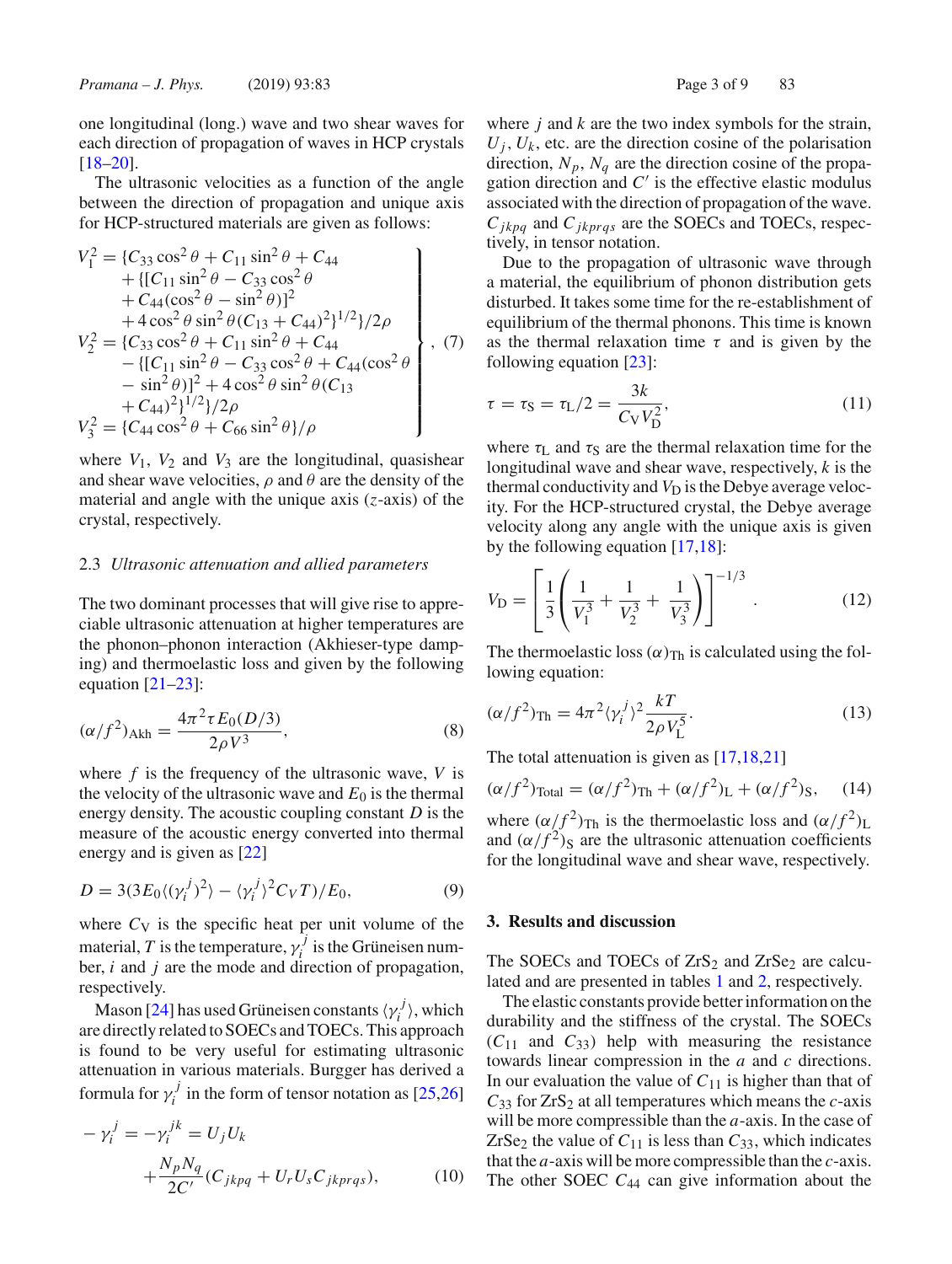| T(K)      | 300       | 400       | 500       | 600       | 700       | 800       | 900       |
|-----------|-----------|-----------|-----------|-----------|-----------|-----------|-----------|
| $C_{11}$  | 130.7     | 127.1     | 123.6     | 120.2     | 116.9     | 113.8     | 110.7     |
| $C_{12}$  | 64.1      | 62.4      | 60.7      | 59.0      | 57.4      | 55.9      | 54.4      |
| $C_{13}$  | 54.8      | 53.4      | 52.0      | 50.6      | 49.3      | 48.0      | 46.8      |
| $C_{33}$  | 129.4     | 126.4     | 123.2     | 120.2     | 117.2     | 114.3     | 111.5     |
| $C_{44}$  | 32.8      | 32.0      | 31.1      | 30.3      | 29.6      | 28.8      | 28.0      |
| $C_{66}$  | 51.2      | 49.8      | 48.4      | 47.1      | 45.8      | 44.6      | 43.4      |
| $C_{111}$ | $-2131.6$ | $-2072.1$ | $-2015.7$ | $-1961$   | $-1907.8$ | $-1856.3$ | $-1806.3$ |
| $C_{112}$ | $-346.7$  | $-337.0$  | $-327.8$  | $-318.9$  | $-310.7$  | $-301.9$  | $-293.7$  |
| $C_{113}$ | $-140.5$  | $-136.9$  | $-133.4$  | $-129.9$  | $-126.5$  | $-123.3$  | $-120.1$  |
| $C_{123}$ | $-89.3$   | $-87.0$   | $-84.7$   | $-82.5$   | $-80.4$   | $-78.3$   | $-76.3$   |
| $C_{133}$ | $-437.1$  | $-427.0$  | $-416.4$  | $-406.1$  | $-396.9$  | $-386.3$  | $-376.8$  |
| $C_{344}$ | $-409.7$  | $-400.3$  | $-390.4$  | $-380.7$  | $-371.3$  | $-362.1$  | $-353.2$  |
| $C_{144}$ | $-104.1$  | $-101.4$  | $-98.7$   | $-96.2$   | $-93.7$   | $-91.3$   | $-88.9$   |
| $C_{155}$ | $-69.7$   | $-67.6$   | $-65.8$   | $-64.1$   | $-62.4$   | $-60.8$   | $-59.2$   |
| $C_{222}$ | $-1686.6$ | $-1639.5$ | $-1594.9$ | $-1551.6$ | $-1509.5$ | 1468.7    | $-1429.2$ |
| $C_{333}$ | $-1613.2$ | $-1579.8$ | $-1542.5$ | $-1506.1$ | $-1470.8$ | $-1436.3$ | $-1402.8$ |

**Table 1.** SOECs and TOECs  $(10^{10} \text{ N m}^{-2})$  vs. temperature *T* (K) of ZrS<sub>2</sub>.

**Table 2.** SOECs and TOECs  $(10^{10} \text{ N m}^{-2})$  vs. temperature *T* (K) of ZrSe<sub>2</sub>.

| T(K)      | 300       | 400       | 500       | 600       | 700       | 800       | 900       |
|-----------|-----------|-----------|-----------|-----------|-----------|-----------|-----------|
| $C_{11}$  | 103.1     | 100.4     | 97.7      | 95.2      | 92.7      | 90.2      | 87.9      |
| $C_{12}$  | 50.6      | 49.3      | 48.0      | 46.7      | 45.5      | 44.3      | 43.1      |
| $C_{13}$  | 45.4      | 44.2      | 43.1      | 42.0      | 41.0      | 39.9      | 38.9      |
| $C_{33}$  | 112.6     | 109.9     | 107.1     | 104.6     | 102.1     | 99.7      | 97.3      |
| $C_{44}$  | 27.2      | 26.5      | 25.8      | 25.2      | 24.5      | 23.9      | 23.3      |
| $C_{66}$  | 40.4      | 39.3      | 38.3      | 37.3      | 36.3      | 35.4      | 34.4      |
| $C_{111}$ | $-1682.7$ | $-1638.1$ | $-1594.7$ | $-1552.6$ | $-1511.8$ | $-1472.2$ | $-1499.5$ |
| $C_{112}$ | $-273.6$  | $-266.4$  | $-259.3$  | $-252.5$  | $-245.8$  | $-299.4$  | $-233.1$  |
| $C_{113}$ | $-116.5$  | $-113.5$  | $-110.6$  | $-107.9$  | $-105.1$  | $-102.5$  | $-99.9$   |
| $C_{123}$ | $-74.0$   | $-72.1$   | $-70.3$   | $-68.5$   | $-66.8$   | $-65.1$   | $-63.5$   |
| $C_{133}$ | $-380.4$  | $-371.2$  | $-362.2$  | $-353.5$  | $-345.0$  | $-336.8$  | $-328.8$  |
| $C_{344}$ | $-356.6$  | $-348.0$  | $-339.6$  | $-313.4$  | $-323.5$  | $-315.7$  | $-308.2$  |
| $C_{144}$ | $-86.2$   | $-84.8$   | $-81.9$   | $-79.8$   | $-77.8$   | $-75.9$   | $-74.0$   |
| $C_{155}$ | $-57.5$   | $-56.0$   | $-54.6$   | $-53.2$   | $-51.9$   | $-50.6$   | $-49.3$   |
| $C_{222}$ | $-1331.4$ | $-1296.1$ | $-1261.8$ | $-1228.5$ | $-1196.1$ | $-1164.7$ | $-1134.2$ |
| $C_{333}$ | $-1474.1$ | $-1440.2$ | $-1407.2$ | $-1375.0$ | $-1343.7$ | $-1313.1$ | $-1283.3$ |

hardness of the material. From tables 1 and 2, it is seen that the value of TOEC is negative. The negative values of the TOECs indicate the negative strain in the crystals.

The calculated values of the SOECs of  $ZrS_2$  and  $ZrSe_2$ at room temperature are compared with those obtained from the literature. The values of  $C_{11}$  and  $C_{44}$  for  $ZrS_2$ are 130.7 and 32.8 GPa from the calculations of the present study while 131.4 and 52.9 GPa were the values obtained by Zhao *et al* [2]. Also the values of *C*<sup>11</sup> and  $C_{44}$  for  $ZrSe_2$  are 103.1 and 27.2 GPa from the calculations of the present study while 104.6 and 41.6 GPa were the values obtained by Zhao *et al* [2]. The comparison shows that some of the calculated values of higher-order elastic constants are in good agreement with previous predictions. However, the TOECs could not be compared because of the lack of reported data in the literature, but all the values of TOEC are negative that were reported in other HCP-structured materials like third-group nitrides, aluminium nitride, zinc sulphide and lead telluride  $[18,21-23]$ . Hence our theoretical approach for the calculation of nonlinear elastic constants for HCP-structured  $ZrS_2$  and  $ZrSe_2$  is justified and validated.

Some other thermophysical properties like energy density  $(E_0)$ , specific heat per unit volume  $(C_V)$ , ultrasonic velocities (longitudinal  $(V_L)$ , shear  $(V_S)$  and Debye average velocity  $(V_D)$ ) and thermal relaxation time  $(\tau)$  have also been evaluated for  $ZrS_2$  and  $ZrS_2$ and the evaluated values are presented in tables 3 and 4, respectively.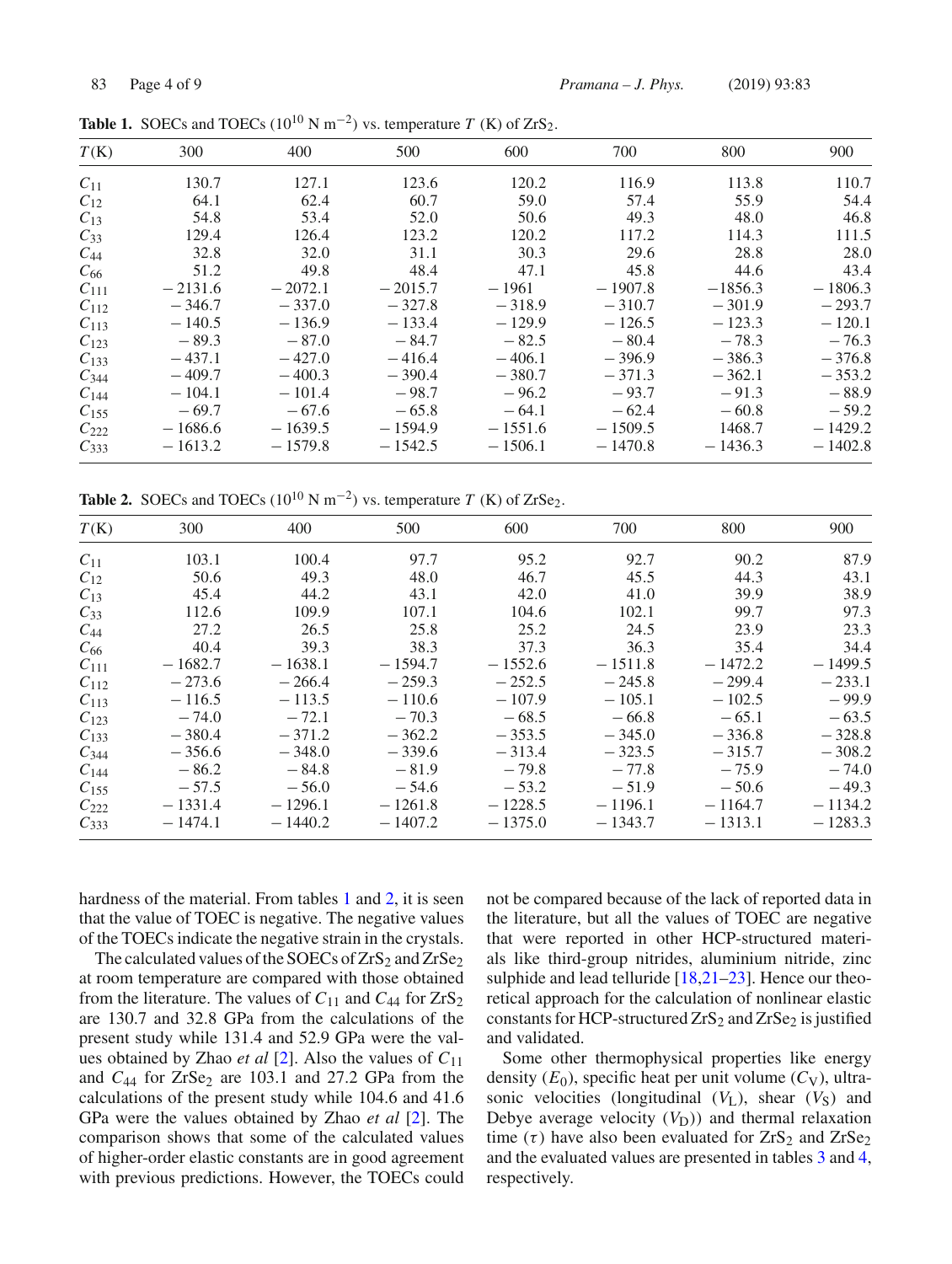**Table 3.** Density  $\rho$  (10<sup>3</sup> kg m<sup>−3</sup>),  $C_V$  (10<sup>6</sup> J m<sup>−3</sup> K<sup>−1</sup>),  $E_0$  (10<sup>9</sup> J m<sup>−3</sup>), thermal conductivity  $k$  (W m<sup>−1</sup> K<sup>−1</sup>), longitudinal velocity (10<sup>3</sup> m s<sup>-1</sup>), shear velocity (10<sup>3</sup> m s<sup>-1</sup>), Debye average velocity (10<sup>3</sup> m s<sup>-1</sup>) and relaxation time (10<sup>-12</sup> s) vs. temperature  $T(K)$  of  $ZrS<sub>2</sub>$ .

| T(K) | ρ     | Úv    | $E_0$ | ĸ     | $V_{L}$ | $V_{\rm S}$ | $V_{\rm D}$ |       |
|------|-------|-------|-------|-------|---------|-------------|-------------|-------|
| 300  | 3.824 | 5.861 | 1.245 | 18.00 | 5.817   | 2.931       | 3.245       | 8.842 |
| 400  | 3.823 | 6.005 | 1.838 | 13.00 | 5.750   | 2.894       | 3.204       | 6.517 |
| 500  | 3.822 | 6.044 | 2.439 | 11.00 | 5.679   | 2.856       | 3.163       | 5.554 |
| 600  | 3.821 | 6.074 | 3.045 | 8.50  | 5.609   | 2.820       | 3.122       | 4.305 |
| 700  | 3.820 | 6.103 | 3.666 | 7.50  | 5.540   | 2.783       | 3.082       | 3.879 |
| 800  | 3.819 | 6.122 | 4.270 | 6.00  | 5.477   | 2.748       | 3.044       | 3.225 |
| 900  | 3.818 | 6.121 | 4.877 | 5.30  | 5.405   | 2.712       | 3.004       | 2.878 |

**Table 4.** Density  $\rho$  (10<sup>3</sup> kg m<sup>−3</sup>),  $C_V$  (10<sup>6</sup> J m<sup>−3</sup> K<sup>−1</sup>),  $E_0$  (10<sup>9</sup> J m<sup>−3</sup>), thermal conductivity  $k$  (W m<sup>−1</sup> K<sup>−1</sup>), longitudinal velocity (10<sup>3</sup> m s<sup>-1</sup>), shear velocity (10<sup>3</sup> m s<sup>-1</sup>), Debye average velocity (10<sup>3</sup> m s<sup>-1</sup>) and relaxation time (10<sup>-12</sup> s) vs. temperature  $T$  (K) of  $ZrSe<sub>2</sub>$ .

| T(K) | ρ     | $C_V$ | $E_0$ | k    | $V_{\rm L}$ | Vs    | $V_{\mathrm{D}}$ |       |
|------|-------|-------|-------|------|-------------|-------|------------------|-------|
| 300  | 5.483 | 5.369 | 1.238 | 9.80 | 4.532       | 2.229 | 2.472            | 8.960 |
| 400  | 5.482 | 5.433 | 1.780 | 7.50 | 4.477       | 2.200 | 2.440            | 6.951 |
| 500  | 5.481 | 5.460 | 2.324 | 6.00 | 4.423       | 2.173 | 2.410            | 5.769 |
| 600  | 5.480 | 5.477 | 2.865 | 5.00 | 4.370       | 2.145 | 2.379            | 5.028 |
| 700  | 5.479 | 5.476 | 3.407 | 4.30 | 4.318       | 2.118 | 2.350            | 4.265 |
| 800  | 5.478 | 5.485 | 3.970 | 3.50 | 4.263       | 2.090 | 2.318            | 3.560 |
| 900  | 5.477 | 5.484 | 4.518 | 3.00 | 4.215       | 2.066 | 2.291            | 3.124 |

**Table 5.** Average Grüneisen number for longitudinal wave, square of average Grüneisen number for longitudinal wave, average of square of Grüneisen number for longitudinal and shear wave and acoustical coupling constants for longitudinal and shear wave vs. temperature  $T(K)$  of  $ZrS_2$ .

| T(K) | $\langle {\gamma_i}^{\prime} \rangle_L$ | $\langle \gamma_i^J \rangle_{\rm L}^2$ | $\langle (\gamma_i^J)^2 \rangle_L$ | $\langle (\gamma_i^J)^2 \rangle_S$ | $D_{\rm L}$ | $D_{\rm S}$ |
|------|-----------------------------------------|----------------------------------------|------------------------------------|------------------------------------|-------------|-------------|
| 300  | $-0.694$                                | 0.482                                  | 6.390                              | 0.122                              | 55.472      | 1.102       |
| 400  | $-0.694$                                | 0.482                                  | 6.375                              | 0.123                              | 55.491      | 1.108       |
| 500  | $-0.694$                                | 0.482                                  | 6.368                              | 0.123                              | 55.520      | 1.112       |
| 600  | $-0.694$                                | 0.482                                  | 6.360                              | 0.124                              | 55.511      | 1.117       |
| 700  | $-0.694$                                | 0.482                                  | 6.352                              | 0.124                              | 55.483      | 1.122       |
| 800  | $-0.694$                                | 0.482                                  | 6.335                              | 0.126                              | 55.360      | 1.134       |
| 900  | $-0.694$                                | 0.482                                  | 6.335                              | 0.126                              | 55.386      | 1.134       |

**Table 6.** Average of Grüneisen number for longitudinal wave, square of average Grüneisen number for longitudinal wave, average of square of Grüneisen number for longitudinal and shear wave and acoustical coupling constants for longitudinal and shear wave vs. temperature  $T(K)$  of  $ZrSe<sub>2</sub>$ .

| T(K) | $\langle \gamma'_i \rangle_{\rm L}$ | $\langle \gamma_i^j \rangle_{\rm L}^2$ | $\langle (\gamma_i^j)^2 \rangle_L$ | $\langle (\gamma_i^J)^2 \rangle_S$ | $D_{\rm L}$ | $D_{\rm S}$ |
|------|-------------------------------------|----------------------------------------|------------------------------------|------------------------------------|-------------|-------------|
| 300  | $-0.689$                            | 0.475                                  | 5.964                              | 0.195                              | 51.825      | 1.757       |
| 400  | $-0.689$                            | 0.475                                  | 5.951                              | 0.198                              | 51.057      | 1.789       |
| 500  | $-0.689$                            | 0.474                                  | 5.937                              | 0.202                              | 51.696      | 1.822       |
| 600  | $-0.688$                            | 0.474                                  | 5.923                              | 0.206                              | 51.680      | 1.855       |
| 700  | $-0.688$                            | 0.474                                  | 5.909                              | 0.209                              | 51.587      | 1.889       |
| 800  | $-0.688$                            | 0.473                                  | 5.895                              | 0.213                              | 51.491      | 1.924       |
| 900  | $-0.688$                            | 0.473                                  | 5.881                              | 0.217                              | 51.384      | 1.959       |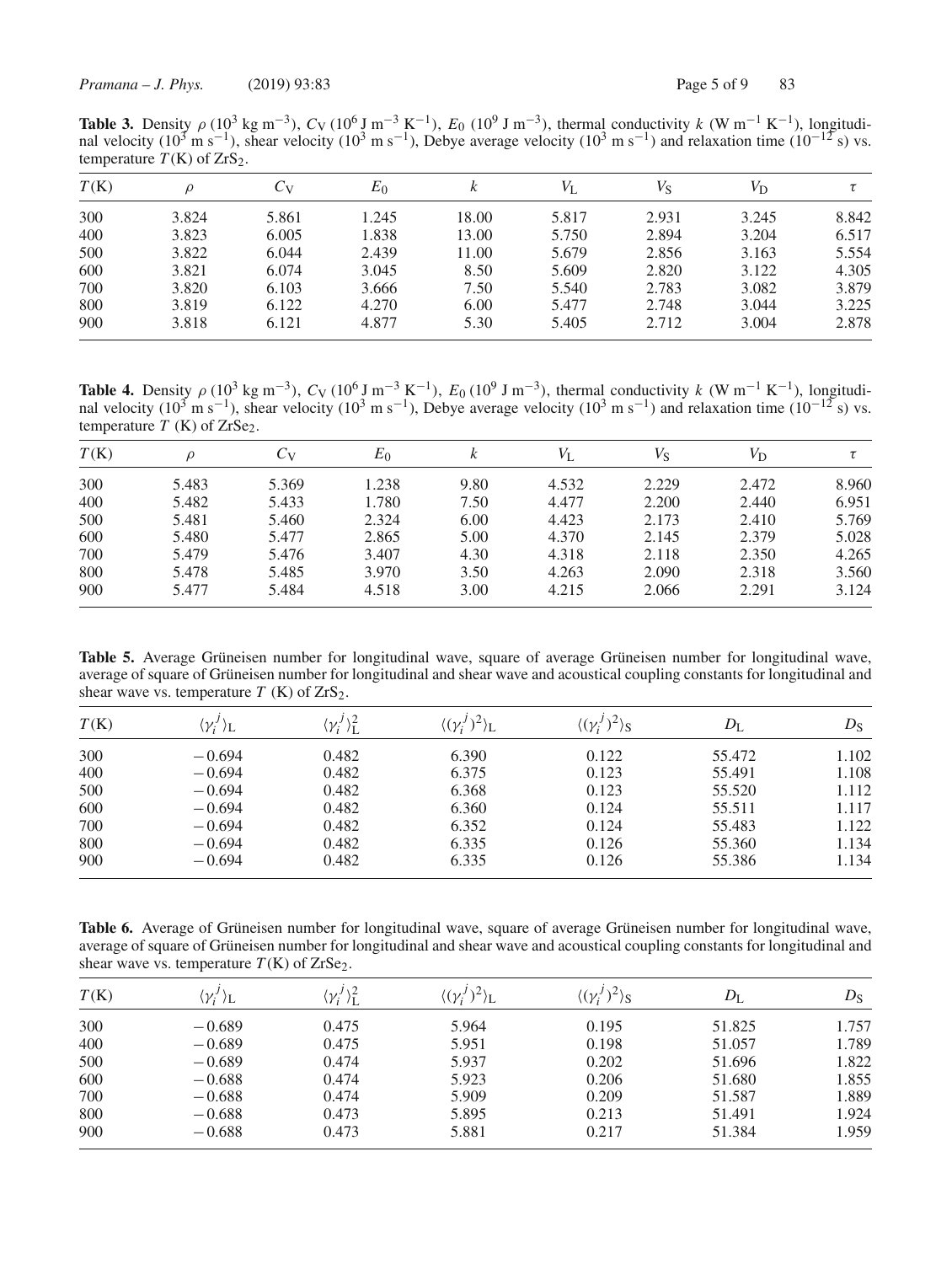The sound velocities for longitudinal and shear modes in  $ZrS_2$  are 5817 and 2931 m/s while in  $ZrSe_2$  they are 4532 and 2229 m/s at 300 K. As the temperature increases, the velocities of the longitudinal and shear waves decrease for both  $ZrS_2$  and  $ZrSe_2$ . The ultrasonic velocities of  $ZrS_2$  are greater than that of  $ZrSe_2$  because the values of elastic constants of the former crystal are greater than that of the latter.

The average of the Grüneisen number for the longitudinal wave, the square of the average Grüneisen number for the longitudinal wave, the average of the square of the Grüneisen number the longitudinal and shear waves, and acoustical coupling constants for the longitudinal wave  $(D<sub>L</sub>)$  and the shear wave  $(D<sub>S</sub>)$  have also been evaluated for ZrS<sub>2</sub> and ZrSe<sub>2.</sub> The evaluated values are presented in tables 5 and 6, respectively.

From tables 5 and 6, it is clear that the value of  $D_{\rm L}$ is greater than  $D<sub>S</sub>$  for all temperatures indicating that the conversion of ultrasonic energy into thermal energy for the shear ultrasonic wave is less than that of the longitudinal ultrasonic wave.

The variation of angle-dependent ultrasonic velocities for longitudinal wave, quasishear wave, shear wave and Debye average velocity for  $ZrS_2$  is shown in figures 1–4, respectively.

The variation of angle-dependent ultrasonic velocities for longitudinal wave, quasishear wave, shear wave and Debye average velocity for  $ZrSe_2$  is shown in figures  $5-$ 8, respectively. The variation of the angle-dependent thermal relaxation time for  $ZrS_2$  is shown in figure 9. The variation of the angle-dependent thermal relaxation time for  $ZrSe<sub>2</sub>$  is shown in figure 10.

The variation of angle-dependent ultrasonic velocities for  $ZrS_2$  and  $ZrSe_2$  indicates that the velocity of the longitudinal wave  $(V_1)$  has a minimum at 50 $\degree$  with the unique axis, but in the case of the quasishear wave  $V_2$ 



**Figure 1.** Variation of ultrasonic velocities for longitudinal wave vs. angle at different temperatures for  $ZrS_2$ .



**Figure 2.** Variation of ultrasonic velocities for quasishear wave vs. angle at different temperatures for ZrS<sub>2</sub>.



Figure 3. Variation of ultrasonic velocities for shear wave vs. angle at different temperatures for  $ZrS<sub>2</sub>$ .



**Figure 4.** Variation of Debye average velocity vs. angle at different temperatures for  $ZrS<sub>2</sub>$ .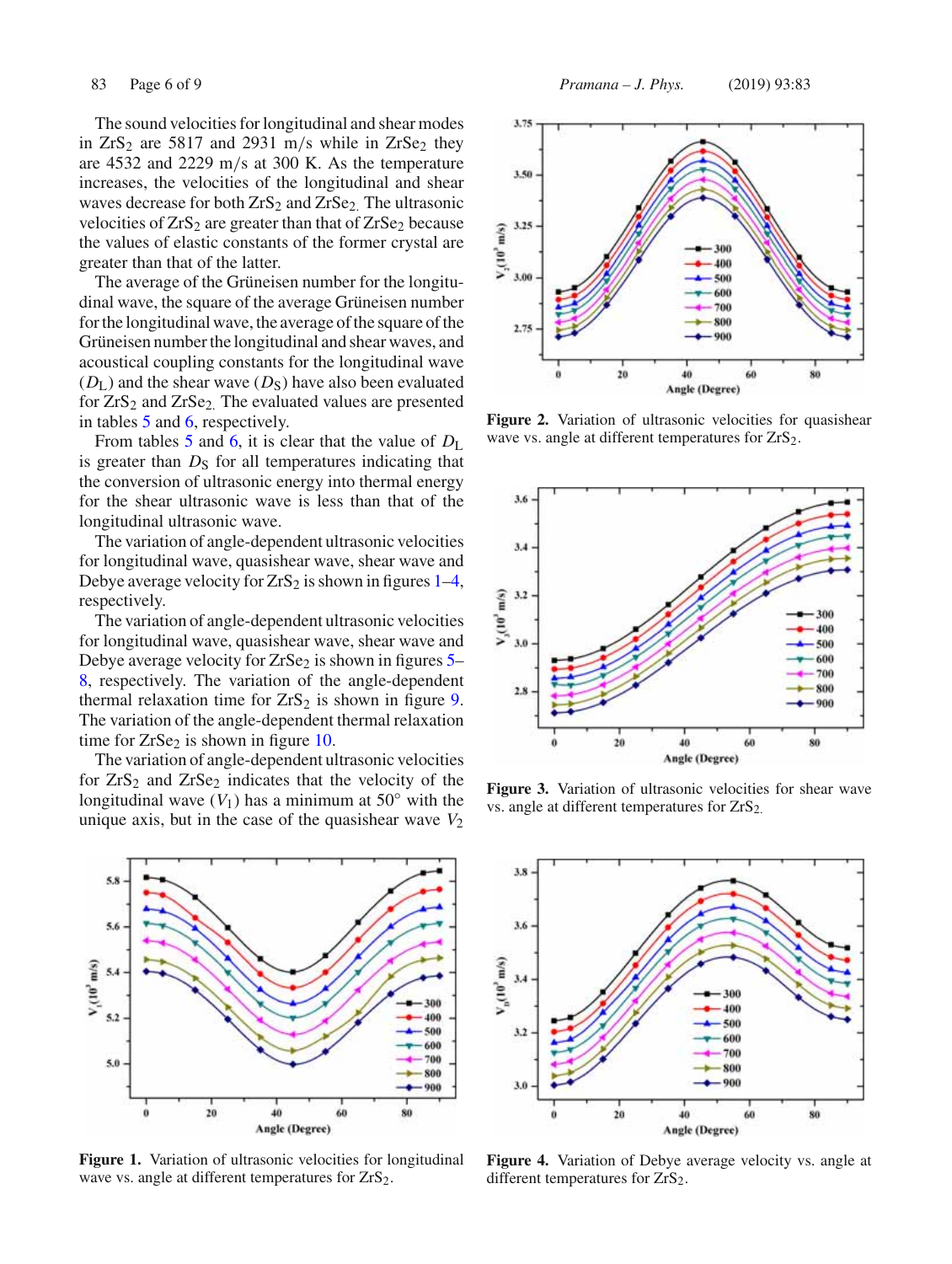

**Figure 5.** Variation of ultrasonic velocities for longitudinal wave vs. angle at different temperatures for ZrSe<sub>2</sub>.



Figure 6. Variation of ultrasonic velocities for quasishear wave vs. angle at different temperatures for ZrSe<sub>2</sub>.



**Figure 7.** Variation of ultrasonic velocities for shear wave vs. angle at different temperatures for ZrSe<sub>2.</sub>



**Figure 8.** Variation of Debye average velocity vs. angle at different temperatures for ZrSe<sub>2</sub>.



**Figure 9.** Variation of thermal relaxation time vs. angle at different temperatures for ZrS<sub>2.</sub>



**Figure 10.** Variation of thermal relaxation time vs. angle at different temperatures for ZrSe<sub>2.</sub>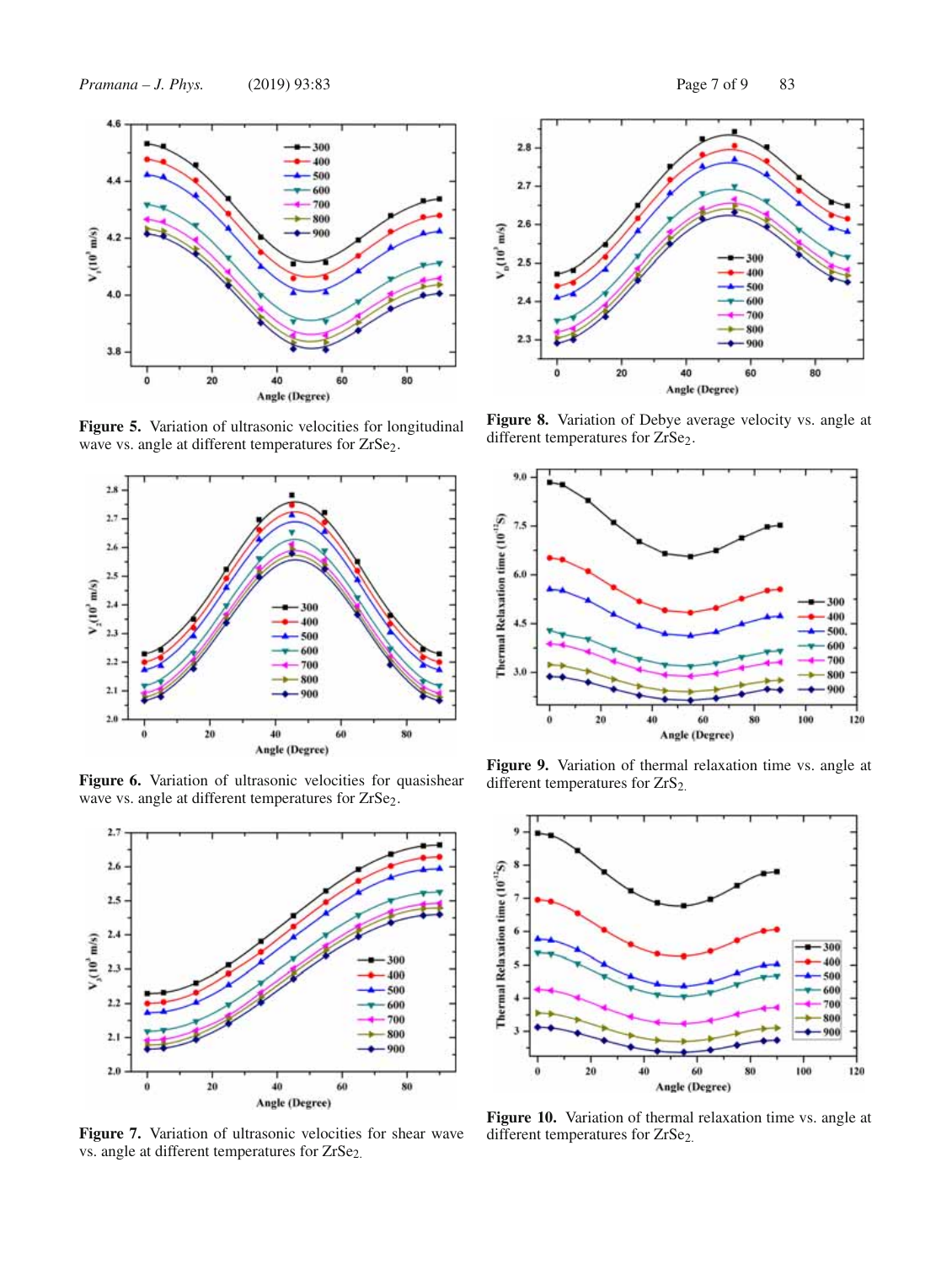*T* (K)  $(\alpha/f^2)_{\text{Th}} \times 10^{-18}$   $(\alpha/f^2)_{\text{L}} \times 10^{-15}$   $(\alpha/f^2)_{\text{S}} \times 10^{-15}$ 300 2.037 2.132 0.165 400 2.120 2.404 0.188 500 2.357 2.824 0.222 600 2.285 2.837 0.224 700 2.503 3.192 0.254

800 2.463 3.194 0.259 900 2.573 3.389 0.274

**Table 7.** Ultrasonic attenuation vs. temperature  $T(K)$  of  $ZrS<sub>2</sub>$ .

**Table 8.** Ultrasonic attenuation vs. temperature *T* (K) of ZrSe<sub>2</sub>.

|     | $T(K)$ $(\alpha/f^2)_{\text{Th}} \times 10^{-18}$ $(\alpha/f^2)_{\text{L}} \times 10^{-15}$ $(\alpha/f^2)_{\text{S}} \times 10^{-15}$ |       |       |
|-----|---------------------------------------------------------------------------------------------------------------------------------------|-------|-------|
| 300 | 2.629                                                                                                                                 | 2.961 | 0.422 |
| 400 | 2.849                                                                                                                                 | 3.425 | 0.498 |
| 500 | 3.076                                                                                                                                 | 3.692 | 0.548 |
| 600 | 3.340                                                                                                                                 | 4.279 | 0.649 |
| 700 | 3.421                                                                                                                                 | 4.467 | 0.692 |
| 800 | 3.377                                                                                                                                 | 4.489 | 0.711 |
| 900 | 3.455                                                                                                                                 | 4.647 | 0.752 |

has a maximum at 50◦ with the unique axis while the shear wave velocity  $(V_3)$  increases with the angle of the unique axis. The variation of thermal relaxation time also shows a minimum at  $50°$  with the unique axis at room temperature, but at higher temperature it is nearly constant because the variation of thermal conductivity at higher temperature is also constant.

The variation of velocities and the relaxation time of  $ZrS_2$  and  $ZrSe_2$  are the same as for the other HCPstructured materials like RuCo alloys and third-group nitrides [8,18]. Hence our theoretical approach for calculating angle-dependent velocities and relaxation time with the unique axis for HCP-structured  $ZrS_2$  and  $ZrSe_2$ materials is justified and validated.

The ultrasonic attenuation over the frequency square for the longitudinal wave  $(\alpha/f^2)$ <sub>L</sub> and the shear wave  $(\alpha/f^2)$ <sub>S</sub> under the condition  $\omega\tau \ll 1$  and the attenuation due to thermoelastic loss  $(\alpha/f^2)_{\text{Th}}$  have also been calculated for  $ZrS_2$  and  $ZrSe_2$  in the temperature range 300–900 K and the calculated values are presented in tables 7 and 8, respectively.

The variation of the calculated values of temperaturedependent total ultrasonic attenuation coefficients over the frequency square  $(\alpha/f^2)_{\text{total}}$  vs. temperature under the condition  $\omega \tau \ll 1$  for  $ZrS_2$  and  $ZrSe_2$  is shown in figure 11.

While calculating ultrasonic attenuation, it is assumed that the ultrasonic wave is propagating along the unique axis  $\theta = 0^{\circ}$  of the material. The Akhieser-type loss



**Figure 11.** Variation of total ultrasonic attenuation coefficient over frequency square  $(\alpha/f^2)_{\text{total}}$  vs. temperature for ZrS<sub>2</sub> and ZrSe<sub>2</sub>.

(attenuation of ultrasonic wave due to phonon–phonon interaction) for  $ZrS_2$  has a lower value in comparison with  $ZrSe<sub>2</sub>$ . The reason behind this is the lower value of the ratio of the thermal relaxation time (τ) to the cube of ultrasonic velocity  $(V^3)$  for  $ZrS_2$  in comparison with  $ZrSe<sub>2</sub>$  as given by eq. (8). The relaxation time mainly depends on thermal conductivity (*k*) and Debye average velocity  $(V_D)$  as given by eq. (11). In the case of thermoelastic loss, it is mainly affected by thermal conductivity (*k*) and longitudinal ultrasonic velocity  $(V_L)$  as given by eq.  $(13)$ . Total ultrasonic attenuation over frequency square increases with temperature despite the decrease in thermal conductivity because of the dominating effect of energy density which increases with the same. The total ultrasonic attenuation over frequency square for  $ZrS<sub>2</sub>$  shows slight minima at 600 K because the product of energy density and thermal conductivity also shows the same behaviour around this temperature while in the case of  $ZrSe<sub>2</sub>$ , there is no such unusual variation of thermal conductivity.

#### **4. Conclusions**

On the basis of the above discussion, the following conclusions can be drawn:

- The theory using simple interaction potential model for the evaluation of temperature-dependent nonlinear higher-order elastic constants and ultrasonic attenuation is validated for the TE HCP crystal  $ZrX_2$ .
- The order of thermal relaxation time for  $ZrX_2$  is found in picoseconds, which justifies their HCP structure.